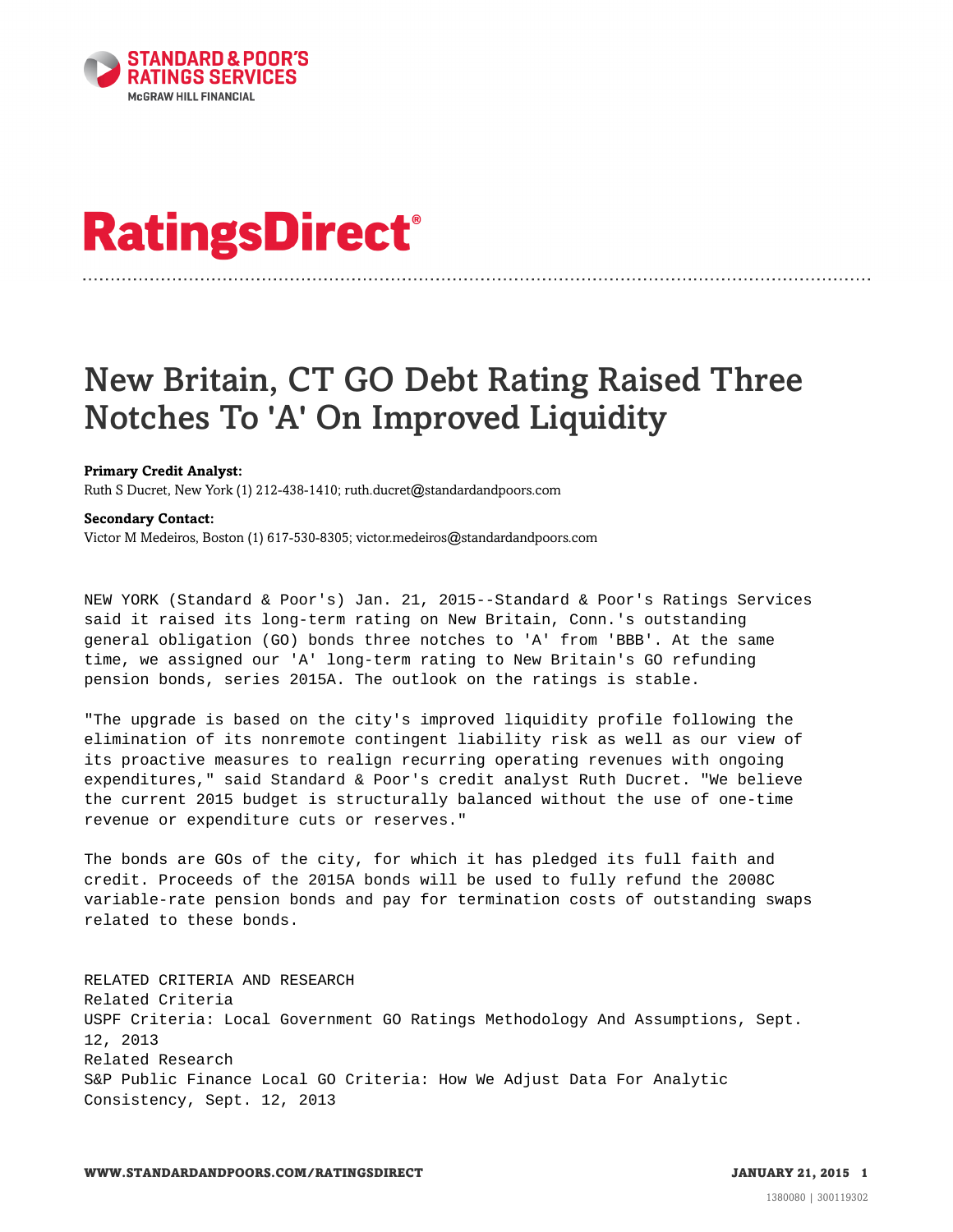Complete ratings information is available to subscribers of RatingsDirect at www.globalcreditportal.com and at www.spcapitaliq.com. All ratings affected by this rating action can be found on Standard & Poor's public Web site at www.standardandpoors.com. Use the Ratings search box located in the left column.